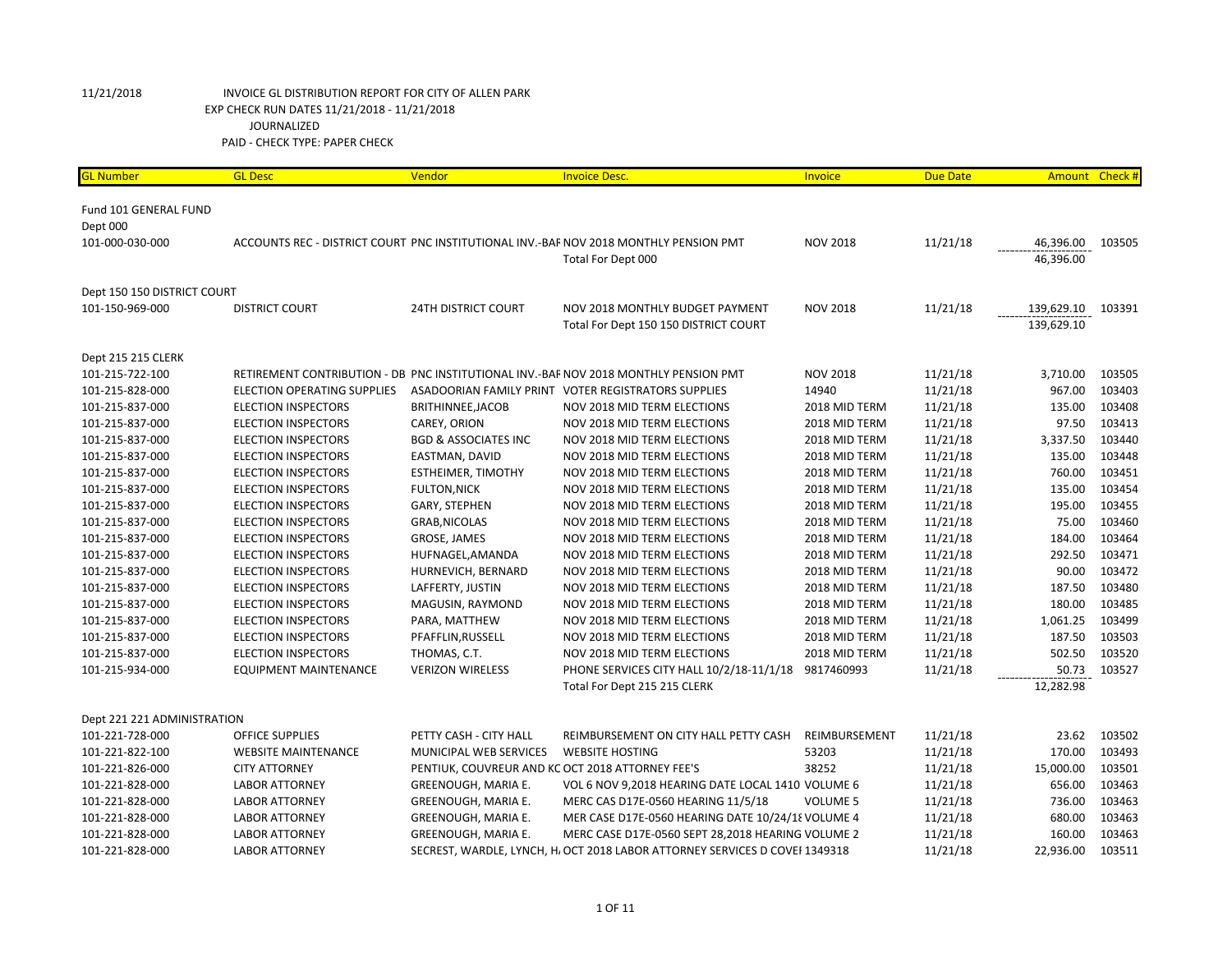| <b>GL Number</b>                          | <b>GL Desc</b>               | Vendor                                          | <b>Invoice Desc.</b>                                                                 | Invoice            | <b>Due Date</b> | Amount Check # |        |
|-------------------------------------------|------------------------------|-------------------------------------------------|--------------------------------------------------------------------------------------|--------------------|-----------------|----------------|--------|
| 101-221-828-000                           | <b>LABOR ATTORNEY</b>        |                                                 | SECREST, WARDLE, LYNCH, H. OCT 2018 LABOR ATTORNEY SERVICES R PILLAF 1349317         |                    | 11/21/18        | 787.00         | 103511 |
| 101-221-958-000                           | <b>MEMBERSHIP &amp; DUES</b> | PRISTER, STEPHANIE                              | REIMBURSEMENT FOR ASSESSORS CLASS TRAIN REIMBURSEMENT                                |                    | 11/21/18        | 127.33         | 103507 |
|                                           |                              |                                                 | Total For Dept 221 221 ADMINISTRATION                                                |                    |                 | 41,275.95      |        |
|                                           |                              |                                                 |                                                                                      |                    |                 |                |        |
| Dept 225 225 ASSESSOR                     |                              |                                                 |                                                                                      |                    |                 |                |        |
| 101-225-960-000                           | <b>GENERAL EDUCATION</b>     | <b>STATE OF MICHIGAN</b>                        | 2019 RENEWAL OF ASSESSOR CERTIFICATION 2019 RENEWAL                                  |                    | 11/21/18        | 175.00         | 103541 |
|                                           |                              |                                                 | Total For Dept 225 225 ASSESSOR                                                      |                    |                 | 175.00         |        |
| Dept 230 230 FINANCE                      |                              |                                                 |                                                                                      |                    |                 |                |        |
| 101-230-808-000                           | <b>CITY AUDITOR</b>          | LEWIS & ELLIS INC                               | GASB74/75 RPT AND VALUTION FY 2018                                                   | AP640100005        | 11/21/18        | 11,500.00      | 103482 |
| 101-230-962-000                           | <b>MISCELLANEOUS</b>         | PETTY CASH - CITY HALL                          | REIMBURSEMENT ON CITY HALL PETTY CASH                                                | REIMBURSEMENT      | 11/21/18        | 5.00           | 103502 |
|                                           |                              |                                                 | Total For Dept 230 230 FINANCE                                                       |                    |                 | 11,505.00      |        |
|                                           |                              |                                                 |                                                                                      |                    |                 |                |        |
| Dept 253 253 TREASURER                    |                              |                                                 |                                                                                      |                    |                 |                |        |
| 101-253-728-000                           | <b>OFFICE SUPPLIES</b>       | DES MOINES STAMP MFG. CC CITY HALL SUPPLIES     |                                                                                      | 1130487            | 11/21/18        | 22.50          | 103435 |
| 101-253-728-000                           | OFFICE SUPPLIES              | PETTY CASH - CITY HALL                          | REIMBURSEMENT ON CITY HALL PETTY CASH                                                | REIMBURSEMENT      | 11/21/18        | 5.47           | 103502 |
| 101-253-730-000                           | <b>GENERAL POSTAGE</b>       | <b>POSTMASTER</b>                               | <b>2018 WINTER TAX POSTAGE</b>                                                       | 2018 WINTER TX     | 11/21/18        | 4,000.00       | 103506 |
| 101-253-833-000                           | PREPARATION OF TAX BILLS     | ALLEGRA MARKETING                               | WINTER 2018 TAX BILL SUPPLIES                                                        | 6764               | 11/21/18        | 1,135.02       | 103535 |
| 101-253-985-000                           | <b>CAPITAL LEASE</b>         | PITNEY-BOWES                                    | LETTER OPENING LEASING FEE 9/9/18-12/8/18 3307491286                                 |                    | 11/21/18        | 237.54         | 103504 |
|                                           |                              |                                                 | Total For Dept 253 253 TREASURER                                                     |                    |                 | 5,400.53       |        |
|                                           |                              |                                                 |                                                                                      |                    |                 |                |        |
| Dept 263 263 CITY HALL<br>101-263-757-000 | <b>OPERATING SUPPLIES</b>    | ASADOORIAN FAMILY PRINT SUPPLIES CITY HALL      |                                                                                      | 14935              | 11/21/18        | 352.00         | 103403 |
| 101-263-931-000                           | <b>BUILDING MAINTENANCE</b>  |                                                 | GREAT LAKES ACE HARDWAR OCT 2018 SUPPLY ORDERS VARIOUS DEPT                          | <b>OCT 2018</b>    | 11/21/18        | 455.29         | 103392 |
| 101-263-931-000                           | <b>BUILDING MAINTENANCE</b>  | <b>CINTAS CORP-300</b>                          | RUG SERVICES FOR CITY HALL & POLICE DEPT                                             | 300387599          | 11/21/18        | 136.48         | 103421 |
| 101-263-931-000                           | <b>BUILDING MAINTENANCE</b>  | <b>H&amp;B SPRINKLER</b>                        | WINTERIZATION OF SPRINKLER SYSTEM CITY H. WINTERIZATION                              |                    | 11/21/18        | 70.00          | 103465 |
| 101-263-931-000                           | <b>BUILDING MAINTENANCE</b>  |                                                 | KENCO FIRE EQUIPMENT, INC ANNUAL INSPECTION ALL EXTINGUISHERS CITY 181108-1          |                    | 11/21/18        | 32.50          | 103477 |
|                                           |                              |                                                 | Total For Dept 263 263 CITY HALL                                                     |                    |                 | 1,046.27       |        |
|                                           |                              |                                                 |                                                                                      |                    |                 |                |        |
| Dept 305 305 POLICE DEPARTMENT            |                              |                                                 |                                                                                      |                    |                 |                |        |
| 101-305-722-100                           |                              |                                                 | RETIREMENT CONTRIBUTION - DB PNC INSTITUTIONAL INV.-BAF NOV 2018 MONTHLY PENSION PMT | <b>NOV 2018</b>    | 11/21/18        | 76,750.00      | 103505 |
| 101-305-757-000                           | <b>OPERATING SUPPLIES</b>    | ARNOLDY, CHRISTOPHER                            | REIMBURSEMENT FOR OPERATING SUPPLIES                                                 | REIMBURSEMENT      | 11/21/18        | 13.77          | 103402 |
| 101-305-757-000                           | <b>OPERATING SUPPLIES</b>    | PRISTER, STEPHANIE                              | REIMBURSEMENT EXPENSES RELATED TO TRAII REIMBURSEMENT                                |                    | 11/21/18        | 10.07          | 103507 |
| 101-305-757-000                           | <b>OPERATING SUPPLIES</b>    | <b>JAMES THORBURN</b>                           | REIMBURSEMENT FOR OPERATING SUPPLIES                                                 | REIMBURSEMENT      | 11/21/18        | 24.37          | 103521 |
| 101-305-761-000                           | PRISONER BOARD               | <b>STATE OF MICHIGAN</b>                        | LIVE SCAN POLICE DEPT                                                                | 551-528-726        | 11/21/18        | 126.00         | 103407 |
| 101-305-761-000                           | PRISONER BOARD               | WAYNE COUNTY - ACCTS. RE(09/18 PRISONER HOUSING |                                                                                      | 297148             | 11/21/18        | 3,290.00       | 103532 |
| 101-305-761-000                           | PRISONER BOARD               |                                                 | WAYNE COUNTY - ACCTS. REC08/18 PRISONER HOUSING                                      | 297117             | 11/21/18        | 3,850.00       | 103542 |
| 101-305-801-000                           | <b>ANIMAL CONTROL</b>        | <b>CITY OF WYANDOTTE</b>                        | DOWNRIVER ANIMAL CONTROL SERV 7/1/18-9 ANIMAL CONTROL                                |                    | 11/21/18        | 15,406.48      | 103423 |
| 101-305-805-000                           | <b>VEHICLE TOWING</b>        | <b>CITY TOWING</b>                              | NOV 2018 AUCTION HELP                                                                | <b>NOV AUCTION</b> | 11/21/18        | 200.00         | 103422 |
| 101-305-807-000                           | <b>CENTRAL DISPATCH</b>      | <b>CITY OF WYANDOTTE</b>                        | DOWNRIVER CENTRAL DISPATCH SERV 7/1/18- DISPATCH                                     |                    | 11/21/18        | 50,157.15      | 103424 |
| 101-305-931-000                           | <b>BUILDING MAINTENANCE</b>  |                                                 | KENCO FIRE EQUIPMENT, INC ANNUAL INSPECTION ALL EXTINGUISHERS CITY 181108-1          |                    | 11/21/18        | 32.50          | 103477 |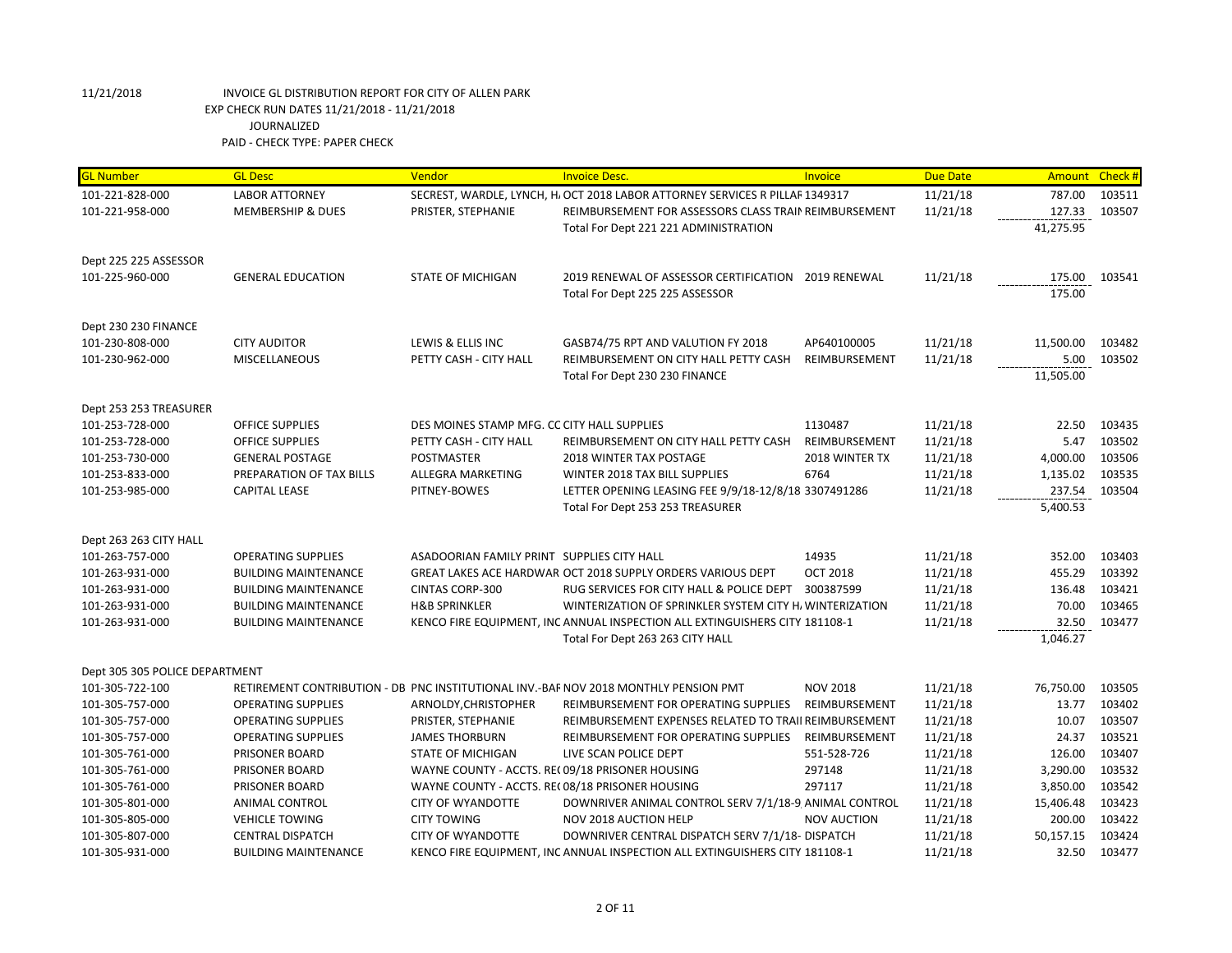| <b>GL Number</b>             | <b>GL Desc</b>                            | Vendor                                           | <b>Invoice Desc.</b>                                                                 | Invoice         | <b>Due Date</b> | Amount Check # |        |
|------------------------------|-------------------------------------------|--------------------------------------------------|--------------------------------------------------------------------------------------|-----------------|-----------------|----------------|--------|
| 101-305-934-500              | <b>COMPUTER BREAK-FIX</b>                 | SOUTHERN MICHIGAN INFOR COMPUTER SERVICES        |                                                                                      | 3513            | 11/21/18        | 600.00         | 103514 |
| 101-305-934-500              | <b>COMPUTER BREAK-FIX</b>                 | SOUTHERN MICHIGAN INFOR COMPUTER SERVICES        |                                                                                      | 3498            | 11/21/18        | 760.00         | 103514 |
| 101-305-939-000              | <b>VEHICLE MAINTENANCE</b>                | CLASSIC AUTO WASH INC.                           | OCT 2018 VEHICLE SERVICES                                                            | 1814            | 11/21/18        | 210.60         | 103425 |
| 101-305-960-000              | <b>EDUCATION &amp; TRAINING</b>           | ARNOLDY, CHRISTOPHER                             | REIMBURSEMENT EXPENSES RELATED TO TRAII REIMBURSEMENT                                |                 | 11/21/18        | 24.65          | 103402 |
| 101-305-960-000              | <b>EDUCATION &amp; TRAINING</b>           | WINGER, ADAM                                     | REIMBURSEMENT ON EXPENSES RELATED TO T REIMBURSEMENT                                 |                 | 11/21/18        | 25.03          | 103536 |
| 101-305-961-000              | POL. TRAIN-ACT 302 ST. GRANT              | <b>CENTER MASS INC</b>                           | ARMORER SCHOOL OFFICER FRANCO 1/16-1/1 ARMORER SCHOOL                                |                 | 11/21/18        | 399.00         | 103416 |
| 101-305-961-000              | POL. TRAIN-ACT 302 ST. GRANT              | <b>HITS INC</b>                                  | ADVANCED ROADSIDE PATROL OFFICER TRAINI 6097                                         |                 | 11/21/18        | 500.00         | 103470 |
| 101-305-962-000              | <b>MISCELLANEOUS</b>                      |                                                  | CARNIVAL BOUNCE RENTALS NATIONAL NIGHT OUT EVENT POLICE DEPT                         | 8305            | 11/21/18        | 535.00         | 103412 |
|                              |                                           |                                                  | Total For Dept 305 305 POLICE DEPARTMENT                                             |                 |                 | 152,914.62     |        |
| Dept 340 340 FIRE DEPARTMENT |                                           |                                                  |                                                                                      |                 |                 |                |        |
| 101-340-722-100              |                                           |                                                  | RETIREMENT CONTRIBUTION - DB PNC INSTITUTIONAL INV.-BAF NOV 2018 MONTHLY PENSION PMT | <b>NOV 2018</b> | 11/21/18        | 57,757.00      | 103505 |
| 101-340-757-000              | <b>OPERATING SUPPLIES</b>                 |                                                  | <b>GREAT LAKES ACE HARDWAR OCT 2018 SUPPLY ORDERS VARIOUS DEPT</b>                   | <b>OCT 2018</b> | 11/21/18        | 18.03          | 103392 |
| 101-340-757-000              | <b>OPERATING SUPPLIES</b>                 |                                                  | NETWORK SERVICES COMPAI OPERATING SUPPLIES FIRE DEPT                                 | 6550132-02      | 11/21/18        | 136.90         | 103495 |
| 101-340-757-000              | <b>OPERATING SUPPLIES</b>                 |                                                  | NETWORK SERVICES COMPAI OPERATING SUPPLIES FIRE DEPT                                 | 6550132-03      | 11/21/18        | 104.48         | 103495 |
| 101-340-757-500              | <b>RESCUE SUPPLIES</b>                    | ELITE TRAUMA CLEAN UP INC MEDICAL WASTE DISPOSAL |                                                                                      | MW083-1118      | 11/21/18        | 40.00          | 103450 |
| 101-340-757-500              | <b>RESCUE SUPPLIES</b>                    | J & B MEDICAL SUPPLY, INC. RESCUE SUPPLIES       |                                                                                      | 4842557         | 11/21/18        | 8.16           | 103540 |
| 101-340-757-500              | <b>RESCUE SUPPLIES</b>                    |                                                  | J & B MEDICAL SUPPLY, INC. RESCUE SUPPLIES FIRE DEPT                                 | 4846690         | 11/21/18        | 145.35         | 103540 |
| 101-340-757-500              | <b>RESCUE SUPPLIES</b>                    |                                                  | J & B MEDICAL SUPPLY, INC. RESCUE SUPPLIES FIRE DEPT                                 | 4846673         | 11/21/18        | 162.72         | 103540 |
| 101-340-757-500              | <b>RESCUE SUPPLIES</b>                    | J & B MEDICAL SUPPLY, INC. RESCUE SUPPLIES       |                                                                                      | 4863159         | 11/21/18        | 17.00          | 103540 |
| 101-340-768-000              | <b>UNIFORMS</b>                           | <b>ALMA'S SEWING</b>                             | UNIFORMS FIRE DEPT                                                                   | 1069            | 11/21/18        | 15.00          | 103398 |
| 101-340-853-000              | <b>TELEPHONE</b>                          | <b>VERIZON WIRELESS</b>                          | PHONE SERVICES CITY HALL 10/2/18-11/1/18                                             | 9817460993      | 11/21/18        | 150.37         | 103527 |
| 101-340-920-000              | <b>UTILITIES</b>                          | CONSTELLATION                                    | JULY 2018 GAS SERVICES BG-218249                                                     | 2428340         | 11/21/18        | 1,239.77       | 103427 |
| 101-340-920-000              | <b>UTILITIES</b>                          | CONSTELLATION                                    | SEPT 2018 GAS SERVICES BG-218249                                                     | 2450884         | 11/21/18        | 705.55         | 103427 |
| 101-340-920-000              | <b>UTILITIES</b>                          | CONSTELLATION                                    | FEB 2018 GAS SERVICES BG-218249                                                      | 2284463-2       | 11/21/18        | 1,499.04       | 103427 |
| 101-340-920-000              | <b>UTILITIES</b>                          | CONSTELLATION                                    | AUG 2018 REVISED GAS BILLING BG-218249                                               | 2431133-1       | 11/21/18        | 0.00           | 103427 |
| 101-340-920-000              | <b>UTILITIES</b>                          | <b>DTE ENERGY</b>                                | ELECTRIC SERVICES 10/3/18-11/5/18                                                    | 11212018        | 11/21/18        | 1,939.20       | 103444 |
| 101-340-931-000              | <b>BUILDING MAINTENANCE</b>               |                                                  | GREAT LAKES ACE HARDWAR OCT 2018 SUPPLY ORDERS VARIOUS DEPT                          | <b>OCT 2018</b> | 11/21/18        | 86.96          | 103392 |
| 101-340-931-000              | <b>BUILDING MAINTENANCE</b>               | GEE & MISSLER HEATING & A BLDG MNT               |                                                                                      | 48716           | 11/21/18        | 90.00          | 103456 |
| 101-340-931-000              | <b>BUILDING MAINTENANCE</b>               | LOWE'S                                           | OCT 2018 SUPPLIES VARIOUS DEPTS                                                      | <b>OCT 2018</b> | 11/21/18        | 84.33          | 103484 |
| 101-340-934-500              | <b>COMPUTER BREAK-FIX</b>                 | SOUTHERN MICHIGAN INFOR COMPUTER SERVICES        |                                                                                      | 3497            | 11/21/18        | 360.00         | 103514 |
| 101-340-939-000              | <b>VEHICLE MAINTENANCE</b>                |                                                  | BAKER'S GAS & WELDING SUI OCT 2018 CYLINDER RENTAL                                   | 09193106        | 11/21/18        | 25.43          | 103405 |
| 101-340-958-000              | <b>MEMBERSHIP &amp; DUES</b>              | NFPA CERTIFICATION DEPT                          | RECERTIFICATION OF DEPUT CHIEF CANN                                                  | CFI-15 PB-0205  | 11/21/18        | 150.00         | 103496 |
| 101-340-960-000              | <b>EDUCATION &amp; TRAINING</b>           | AJLOUNY, CHRISTOPHER                             | REIMBURSEMENT FOR PARAMEDIC LISC RENEV REIMBURSEMENT                                 |                 | 11/21/18        | 25.00          | 103396 |
| 101-340-960-000              | <b>EDUCATION &amp; TRAINING</b>           | PELTY, JASON                                     | REIMBURSEMENT FEE PARAMEDIC LISC RENEW REIMBURSEMENT                                 |                 | 11/21/18        | 25.00          | 103500 |
|                              |                                           |                                                  | Total For Dept 340 340 FIRE DEPARTMENT                                               |                 |                 | 64,785.29      |        |
|                              |                                           |                                                  |                                                                                      |                 |                 |                |        |
|                              | Dept 445 445 DEPARTMENT OF PUBLIC SERVICE |                                                  |                                                                                      |                 |                 |                |        |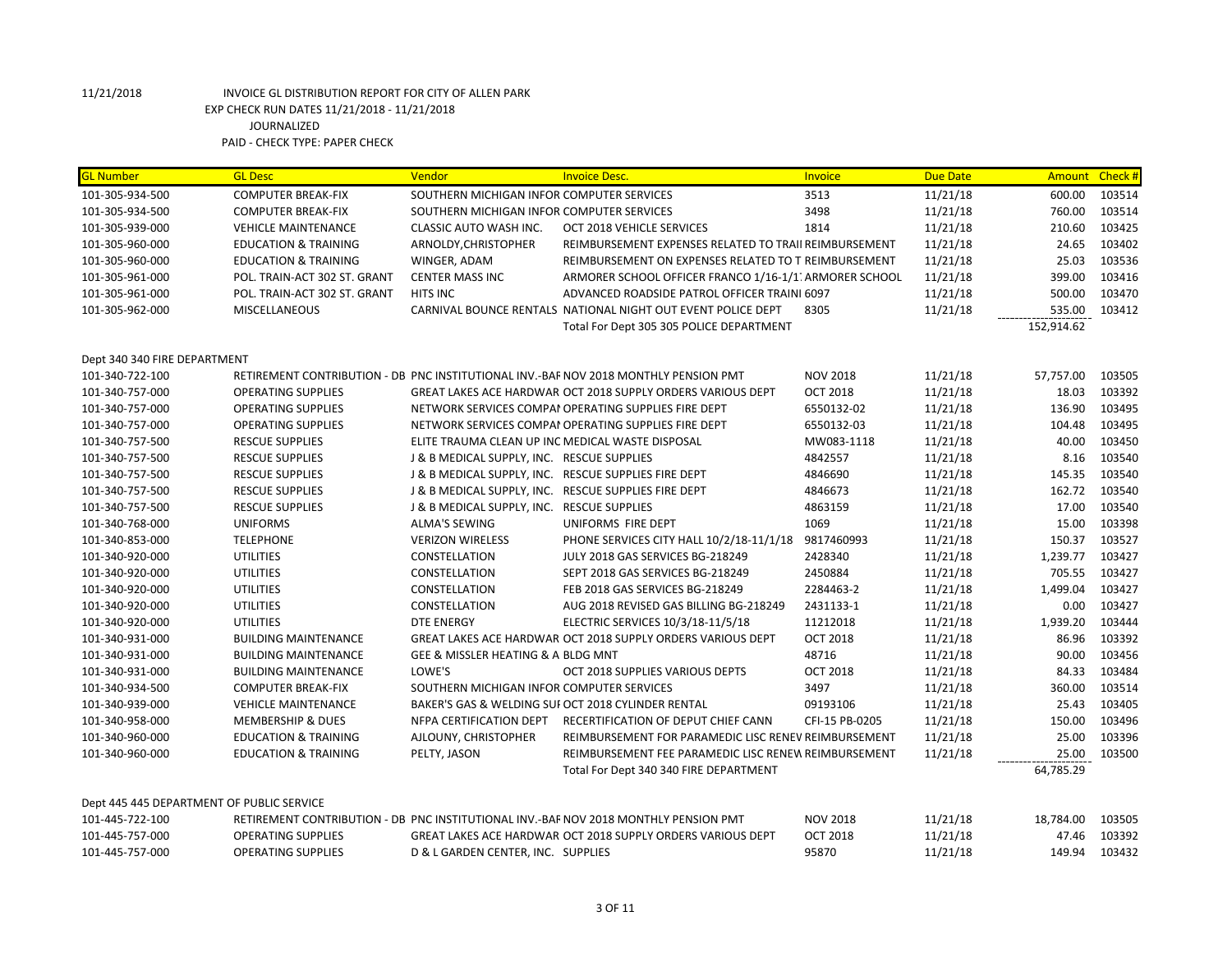| <b>GL Number</b>         | <b>GL Desc</b>              | Vendor                                  | <b>Invoice Desc.</b>                                          | Invoice         | <b>Due Date</b> |           | Amount Check # |
|--------------------------|-----------------------------|-----------------------------------------|---------------------------------------------------------------|-----------------|-----------------|-----------|----------------|
| 101-445-757-000          | <b>OPERATING SUPPLIES</b>   | D & L GARDEN CENTER, INC. SUPPLIES      |                                                               | 95888           | 11/21/18        | 119.96    | 103432         |
| 101-445-853-000          | <b>TELEPHONE</b>            | <b>VERIZON WIRELESS</b>                 | PHONE SERVICES CITY HALL 10/2/18-11/1/18                      | 9817460993      | 11/21/18        | 50.73     | 103527         |
| 101-445-920-000          | <b>UTILITIES</b>            | <b>DTE ENERGY</b>                       | ELECTRIC SERVICES 10/3/18-11/5/18                             | 11212018        | 11/21/18        | 824.57    | 103444         |
| 101-445-920-000          | <b>UTILITIES</b>            | <b>DTE ENERGY</b>                       | GAS SERVICES APT R 10/8-11/7/18                               | 11212018        | 11/21/18        | 420.25    | 103447         |
| 101-445-926-000          | <b>STREET LIGHTING</b>      | <b>DTE ENERGY</b>                       | ELECTRIC SERVICES 10/3/18-11/5/18                             | 11212018        | 11/21/18        | 149.41    | 103444         |
| 101-445-926-000          | <b>STREET LIGHTING</b>      | <b>DTE ENERGY</b>                       | STREETLIGHTS 10/1/18-10/31/18                                 | 11212018        | 11/21/18        | 25,299.14 | 103446         |
| 101-445-931-000          | <b>BUILDING MAINTENANCE</b> |                                         | STEVE'S MECHANICAL SERVIC NO HEAT SERVICE CALL FOR WATER DEPT | 0113            | 11/21/18        | 190.00    | 103516         |
| 101-445-931-000          | <b>BUILDING MAINTENANCE</b> | ZEP SALES & SERVICE                     | <b>SUPPLIES</b>                                               | 9003822348      | 11/21/18        | 434.55    | 103539         |
| 101-445-935-000          | ALLEY, PARK.LOT & SIDEWALKS |                                         | GREAT LAKES ACE HARDWAR OCT 2018 SUPPLY ORDERS VARIOUS DEPT   | <b>OCT 2018</b> | 11/21/18        | 24.67     | 103392         |
| 101-445-939-000          | <b>VEHICLE MAINTENANCE</b>  |                                         | GREAT LAKES ACE HARDWAR OCT 2018 SUPPLY ORDERS VARIOUS DEPT   | <b>OCT 2018</b> | 11/21/18        | 41.14     | 103392         |
| 101-445-939-000          | <b>VEHICLE MAINTENANCE</b>  |                                         | BAKER'S GAS & WELDING SUI OCT 2018 CYLINDER RENTAL            | 09193106        | 11/21/18        | 25.46     | 103405         |
| 101-445-939-000          | <b>VEHICLE MAINTENANCE</b>  | BAKER'S GAS & WELDING SUI SUPPLIES      |                                                               | 01533431        | 11/21/18        | 16.01     | 103405         |
| 101-445-939-000          | <b>VEHICLE MAINTENANCE</b>  | <b>BELL EQUIPMENT CO.</b>               | <b>SUPPLIES</b>                                               | 0147693         | 11/21/18        | 1,960.00  | 103406         |
| 101-445-939-000          | <b>VEHICLE MAINTENANCE</b>  | <b>BELL EQUIPMENT CO.</b>               | <b>SERVICES AND PARTS</b>                                     | 0147627         | 11/21/18        | 404.18    | 103406         |
| 101-445-939-000          | <b>VEHICLE MAINTENANCE</b>  | BELL EQUIPMENT CO.                      | <b>PARTS</b>                                                  | 0147626         | 11/21/18        | 1,476.00  | 103406         |
| 101-445-939-000          | <b>VEHICLE MAINTENANCE</b>  | <b>BELL EQUIPMENT CO.</b>               | <b>PARTS</b>                                                  | 0147252         | 11/21/18        | 1,718.00  | 103406         |
| 101-445-939-000          | <b>VEHICLE MAINTENANCE</b>  | <b>CERTIFIED LABORATORIES</b>           | <b>SUPPLIES</b>                                               | 3336393         | 11/21/18        | 549.55    | 103420         |
| 101-445-939-000          | <b>VEHICLE MAINTENANCE</b>  | <b>GLENDALE AUTO VALUE</b>              | <b>PARTS</b>                                                  | 359-155072      | 11/21/18        | 269.88    | 103457         |
| 101-445-939-000          | <b>VEHICLE MAINTENANCE</b>  | <b>GLENDALE AUTO VALUE</b>              | PARTS FOR 1999 FORD F250 PICKUP                               | 359-154106      | 11/21/18        | 233.58    | 103457         |
| 101-445-939-000          | <b>VEHICLE MAINTENANCE</b>  | <b>GLENDALE AUTO VALUE</b>              | <b>RET PROD 154026</b>                                        | CM359-154062    | 11/21/18        | (22.89)   | 103457         |
| 101-445-939-000          | <b>VEHICLE MAINTENANCE</b>  | <b>GLENDALE AUTO VALUE</b>              | PARTS FOR 1999 FORD F250                                      | 359-154107      | 11/21/18        | 68.69     | 103457         |
| 101-445-939-000          | <b>VEHICLE MAINTENANCE</b>  | <b>GLENDALE AUTO VALUE</b>              | <b>PARTS</b>                                                  | 359-155522      | 11/21/18        | 6.38      | 103457         |
| 101-445-939-000          | <b>VEHICLE MAINTENANCE</b>  | <b>GLENDALE AUTO VALUE</b>              | CREDIT ON RT PTS FROM INV 154106                              | CM359-155355    | 11/21/18        | (38.34)   | 103457         |
| 101-445-939-000          | <b>VEHICLE MAINTENANCE</b>  | <b>GLENDALE AUTO VALUE</b>              | <b>PARTS</b>                                                  | 359-155518      | 11/21/18        | 69.98     | 103457         |
| 101-445-939-000          | <b>VEHICLE MAINTENANCE</b>  | <b>INTERSTATE BATTERY OF SE N PARTS</b> |                                                               | 60003246        | 11/21/18        | 579.80    | 103473         |
| 101-445-939-000          | <b>VEHICLE MAINTENANCE</b>  | LAKESHORE UTILITY TRAILER PARTS         |                                                               | C156174         | 11/21/18        | 617.88    | 103481         |
| 101-445-939-000          | <b>VEHICLE MAINTENANCE</b>  | LAKESHORE UTILITY TRAILER PARTS         |                                                               | CI56196         | 11/21/18        | 43.92     | 103481         |
| 101-445-939-000          | <b>VEHICLE MAINTENANCE</b>  | WILLIAM F. SELL & SON                   | <b>PARTS</b>                                                  | 321083          | 11/21/18        | 52.28     | 103512         |
| 101-445-939-000          | <b>VEHICLE MAINTENANCE</b>  | <b>TREDROC TIRE ALLEN PARK 7: PARTS</b> |                                                               | 7360042050      | 11/21/18        | 312.24    | 103525         |
|                          |                             |                                         | Total For Dept 445 445 DEPARTMENT OF PUBLIC SERVICE           |                 |                 | 54,878.42 |                |
| Dept 707 707 PARKS & REC |                             |                                         |                                                               |                 |                 |           |                |
| 101-707-751-000          | <b>GASOLINE</b>             | HAWKINS, PAT                            | REIMBURSEMENT FOR GASOLINE FROM MEETI REIMBURSEMENT           |                 | 11/21/18        | 40.66     | 103469         |
| 101-707-751-000          | <b>GASOLINE</b>             | KNICK, COREY                            | REIMBURSEMENT FOR GAS EXPENSE TO IND P/ REIMBURSEMENT         |                 | 11/21/18        | 57.59     | 103479         |
| 101-707-783-000          | <b>PARK SUPPLIES</b>        |                                         | GREAT LAKES ACE HARDWAR OCT 2018 SUPPLY ORDERS VARIOUS DEPT   | <b>OCT 2018</b> | 11/21/18        | 64.55     | 103392         |
| 101-707-783-000          | <b>PARK SUPPLIES</b>        | LOWE'S                                  | OCT 2018 SUPPLIES VARIOUS DEPTS                               | <b>OCT 2018</b> | 11/21/18        | 92.37     | 103484         |
| 101-707-784-000          | <b>PARK SERVICES</b>        |                                         | GREAT LAKES ACE HARDWAR OCT 2018 SUPPLY ORDERS VARIOUS DEPT   | <b>OCT 2018</b> | 11/21/18        | 88.06     | 103392         |
| 101-707-784-000          | <b>PARK SERVICES</b>        | LOWE'S                                  | OCT 2018 SUPPLIES VARIOUS DEPTS                               | <b>OCT 2018</b> | 11/21/18        | 329.16    | 103484         |
| 101-707-920-000          | <b>UTILITIES</b>            | CONSTELLATION                           | OCT 2018 GAS SERVICES BG-218159                               | 2455126         | 11/21/18        | 0.00      | 103427         |
| 101-707-920-000          | <b>UTILITIES</b>            | CONSTELLATION                           | OCT 2018 GAS SERVICES BG-218248                               | 2455121         | 11/21/18        | 8.52      | 103427         |
| 101-707-920-000          | <b>UTILITIES</b>            | DTE ENERGY                              | ELECTRIC SERVICES 10/3/18-11/5/18                             | 11212018        | 11/21/18        | 370.73    | 103444         |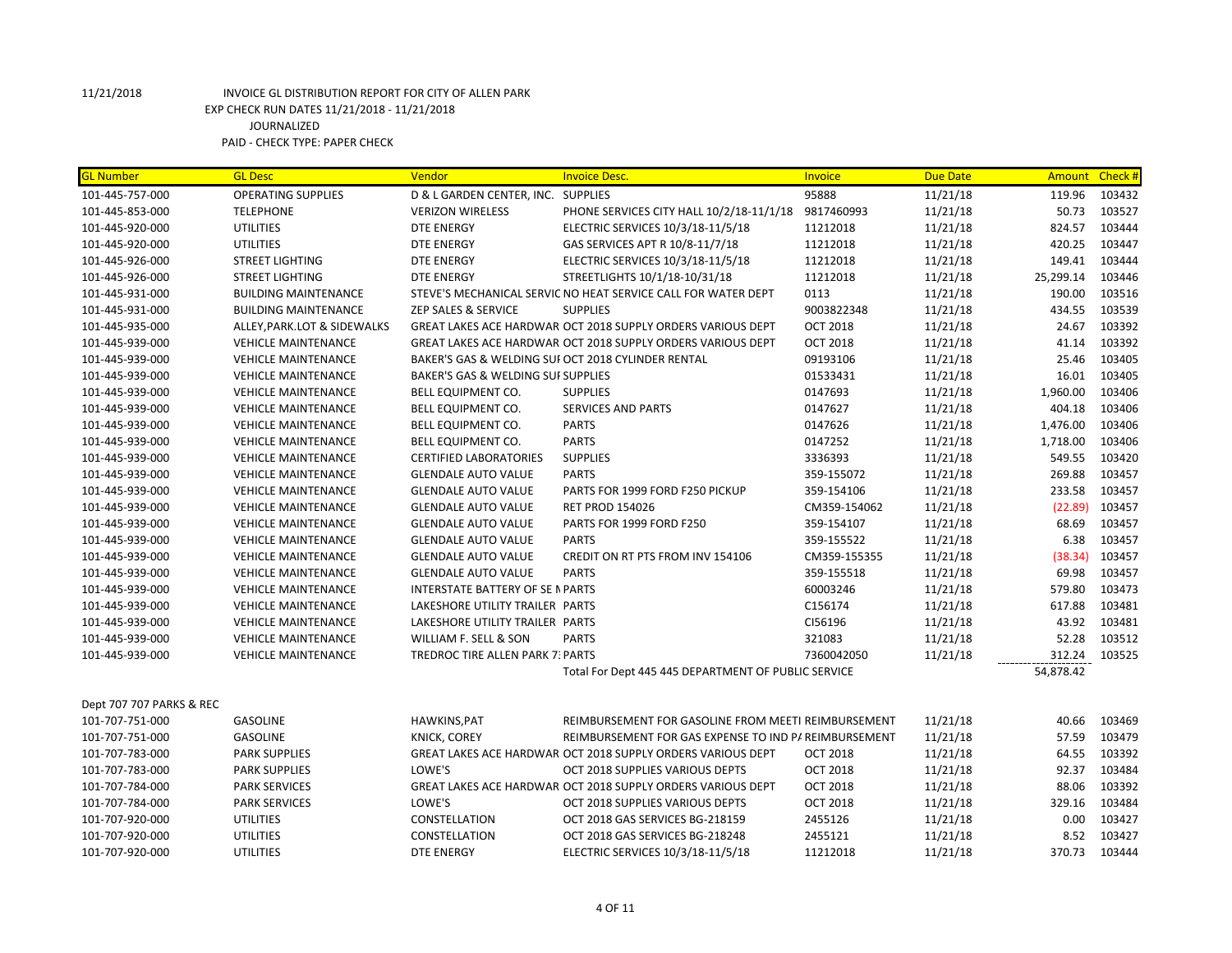| <b>GL Number</b>                       | <b>GL Desc</b>              | Vendor                                                                      | <b>Invoice Desc.</b>                                                                 | Invoice         | <b>Due Date</b> | Amount Check # |        |
|----------------------------------------|-----------------------------|-----------------------------------------------------------------------------|--------------------------------------------------------------------------------------|-----------------|-----------------|----------------|--------|
| 101-707-925-800                        | SMART                       | <b>VERIZON WIRELESS</b>                                                     | PHONE SERVICES CITY HALL 10/2/18-11/1/18                                             | 9817460993      | 11/21/18        | 2,600.76       | 103527 |
| 101-707-931-000                        | <b>BUILDING MAINTENANCE</b> |                                                                             | TRENDSET COMMUNICATION INTALL CABLE FOX EXT CAMERAS PROG & SETU 1209                 |                 | 11/21/18        | 3,387.59       | 103524 |
| 101-707-935-000                        |                             | COMPUTER SOFTWARE MAINTEN/ SOUTHERN MICHIGAN INFOR TECH SUPPORT PARKS & REC |                                                                                      | 3512            | 11/21/18        | 240.00         | 103514 |
| 101-707-939-000                        | <b>VEHICLE MAINTENANCE</b>  |                                                                             | BAKER'S GAS & WELDING SUI OCT 2018 CYLINDER RENTAL                                   | 09193106        | 11/21/18        | 25.43          | 103405 |
| 101-707-939-000                        | <b>VEHICLE MAINTENANCE</b>  | CLASSIC AUTO WASH INC.                                                      | OCT 2018 VEHICLE SERVICES                                                            | 1814            | 11/21/18        | 3.90           | 103425 |
| 101-707-939-000                        | <b>VEHICLE MAINTENANCE</b>  | <b>GLENDALE AUTO VALUE</b>                                                  | <b>PARTS</b>                                                                         | 359-153472      | 11/21/18        | 7.89           | 103457 |
|                                        |                             |                                                                             | Total For Dept 707 707 PARKS & REC                                                   |                 |                 | 7,317.21       |        |
| Dept 751 751 COMMUNITY CENTER          |                             |                                                                             |                                                                                      |                 |                 |                |        |
| 101-751-757-000                        | <b>OPERATING SUPPLIES</b>   | <b>AMERIGAS</b>                                                             | PROPANE CYCLINDERS COMM CTR                                                          | 3084119725      | 11/21/18        | 129.41         | 103399 |
| 101-751-757-000                        | <b>OPERATING SUPPLIES</b>   | GORDON FOOD SERV.                                                           | <b>SUPPLIES PARKS &amp; REC</b>                                                      | 846145696       | 11/21/18        | 27.75          | 103459 |
| 101-751-757-000                        | <b>OPERATING SUPPLIES</b>   | GORDON FOOD SERV.                                                           | <b>SUPPLIES PARKS &amp; REC</b>                                                      | 846145641       | 11/21/18        | 137.32         | 103459 |
| 101-751-757-000                        | <b>OPERATING SUPPLIES</b>   | GORDON FOOD SERV.                                                           | <b>SUPPLIES PARKS &amp; REC</b>                                                      | 846145817       | 11/21/18        | 378.08         | 103459 |
| 101-751-757-000                        | <b>OPERATING SUPPLIES</b>   | PARK ATHLETIC SUPPLY                                                        | <b>VOLLEYBALLS COMM CTR</b>                                                          | 168046          | 11/21/18        | 60.00          | 103498 |
| 101-751-768-000                        | <b>UNIFORMS</b>             | <b>GRAPHICWEAR</b>                                                          | SHIRTS FOR COMM CTR                                                                  | 2815            | 11/21/18        | 550.00         | 103461 |
| 101-751-816-000                        | PROF. SERV. - OTHER         |                                                                             | JERRY COHEN ELITE LAB INC NOV 2018 COOLING WATER TREATMENT                           | 7656            | 11/21/18        | 200.00         | 103475 |
| 101-751-920-000                        | <b>UTILITIES</b>            | CONSTELLATION                                                               | SEPT 2018 GAS SERVICES BG-212668                                                     | 2443597-1       | 11/21/18        | 160.91         | 103427 |
| 101-751-920-000                        | <b>UTILITIES</b>            | CONSTELLATION                                                               | OCT 2018 GAS SERVICES BG-212668                                                      | 2461513         | 11/21/18        | 2,395.40       | 103427 |
| 101-751-920-000                        | <b>UTILITIES</b>            | <b>DIRECTV</b>                                                              | CABLE SERVICES 11/8/18-12/7/18                                                       | 35391768416     | 11/21/18        | 150.23         | 103441 |
| 101-751-920-000                        | <b>UTILITIES</b>            | <b>DTE ENERGY</b>                                                           | STREETLIGHTS 10/1/18-10/31/18                                                        | 11212018        | 11/21/18        | 11,834.05      | 103446 |
| 101-751-931-000                        | <b>BUILDING MAINTENANCE</b> |                                                                             | GREAT LAKES ACE HARDWAR OCT 2018 SUPPLY ORDERS VARIOUS DEPT                          | <b>OCT 2018</b> | 11/21/18        | 211.17         | 103392 |
| 101-751-931-000                        | <b>BUILDING MAINTENANCE</b> |                                                                             | MICHIGAN COMMERCIAL DO SERVICE CALL HANDICAP DOOR                                    | 22949           | 11/21/18        | 90.00          | 103487 |
| 101-751-931-000                        | <b>BUILDING MAINTENANCE</b> |                                                                             | MICHIGAN DEPT OF LISC& RE INSPECTION FEE FOR ELEVATOR COMM CTR                       | 41255           | 11/21/18        | 125.00         | 103489 |
| 101-751-931-000                        | <b>BUILDING MAINTENANCE</b> | NETWORK SERVICES COMPAI SUPPLIES PARK & REC                                 |                                                                                      | 6552563-01      | 11/21/18        | 41.98          | 103495 |
| 101-751-931-000                        | <b>BUILDING MAINTENANCE</b> | NETWORK SERVICES COMPAI SUPPLIES PARKS & REC                                |                                                                                      | 6552563-00      | 11/21/18        | 305.36         | 103495 |
|                                        |                             |                                                                             | Total For Dept 751 751 COMMUNITY CENTER                                              |                 |                 | 16,796.66      |        |
| Dept 803 HISTORICAL                    |                             |                                                                             |                                                                                      |                 |                 |                |        |
| 101-803-920-000                        | <b>UTILITIES</b>            | CONSTELLATION                                                               | OCT 2018 GAS SERVICES BG-218253                                                      | 2455124         | 11/21/18        | 2.92           | 103427 |
| 101-803-920-000                        | <b>UTILITIES</b>            | <b>DTE ENERGY</b>                                                           | ELECTRIC SERVICES 10/3/18-11/5/18                                                    | 11212018        | 11/21/18        | 57.62          | 103444 |
|                                        |                             |                                                                             | Total For Dept 803 HISTORICAL                                                        |                 |                 | 60.54          |        |
| Dept 864 864 RETIREE/ACTIVE HEALTHCARE |                             |                                                                             |                                                                                      |                 |                 |                |        |
| 101-864-722-100                        |                             |                                                                             | RETIREMENT CONTRIBUTION - DB PNC INSTITUTIONAL INV.-BAF NOV 2018 MONTHLY PENSION PMT | <b>NOV 2018</b> | 11/21/18        | 7,163.00       | 103505 |
|                                        |                             |                                                                             | Total For Dept 864 864 RETIREE/ACTIVE HEALTHCARE                                     |                 |                 | 7,163.00       |        |
|                                        |                             |                                                                             | Total For Fund 101 GENERAL FUND                                                      |                 |                 | 561,626.57     |        |
| Fund 202 MAJOR STREET FUND             |                             |                                                                             |                                                                                      |                 |                 |                |        |
| Dept 479 PRESERVATION - STREETS        |                             |                                                                             |                                                                                      |                 |                 |                |        |
| 202-479-801-220                        | <b>PROF'L SERVICES</b>      | <b>BUCCILLI GROUP, LLC</b>                                                  | INSPECTION SERV S WOOD 10/3-10/5/18                                                  | 3152            | 11/21/18        | 378.00         | 103410 |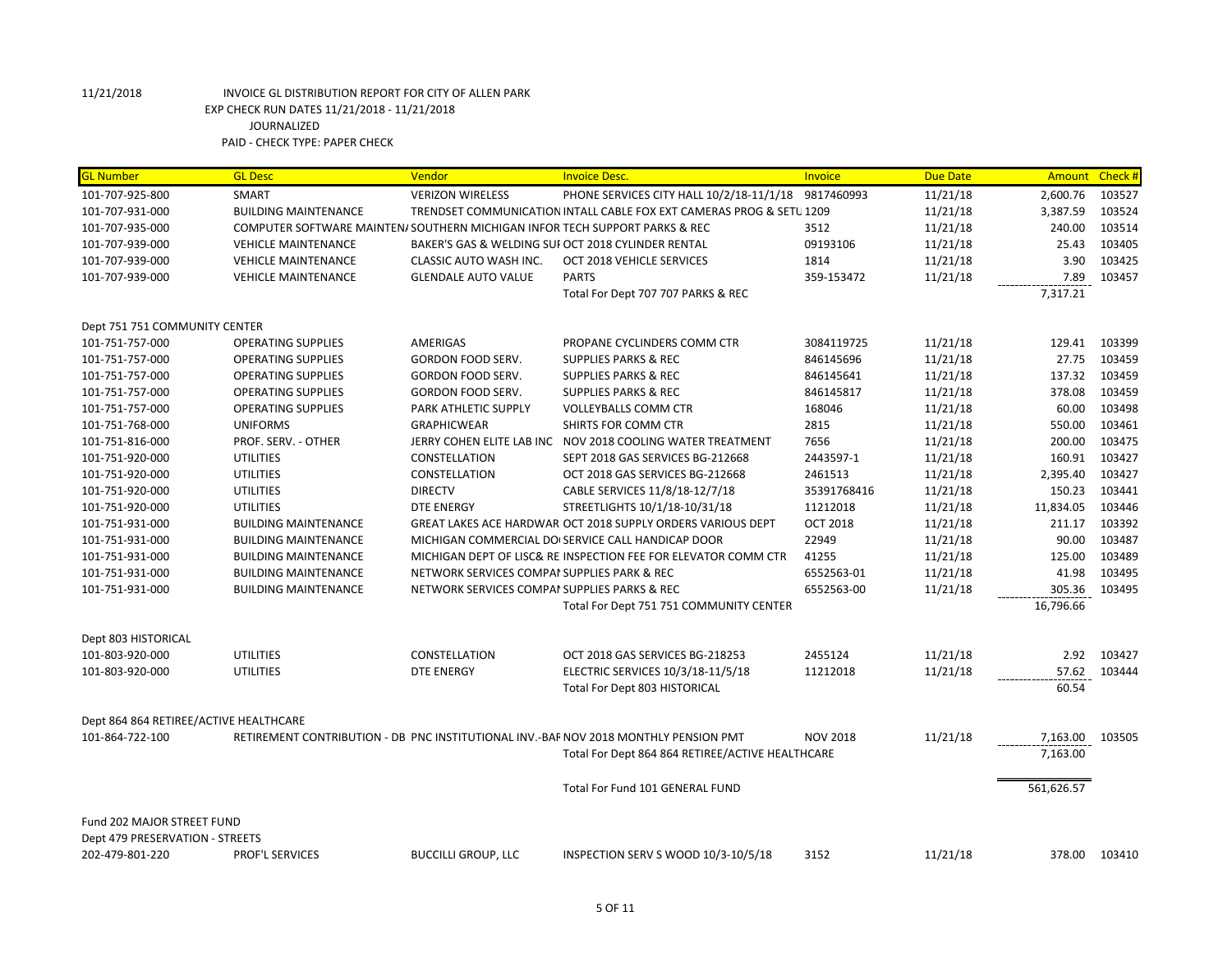| <b>GL Number</b>                  | <b>GL Desc</b>            | Vendor                                          | <b>Invoice Desc.</b>                                                    | Invoice        | <b>Due Date</b> | Amount            | Check # |
|-----------------------------------|---------------------------|-------------------------------------------------|-------------------------------------------------------------------------|----------------|-----------------|-------------------|---------|
| 202-479-801-220                   | PROF'L SERVICES           | <b>BUCCILLI GROUP, LLC</b>                      | INSPECTION SERV S WOOD 9/27-9/28/18                                     | 3133           | 11/21/18        | 432.00            | 103410  |
| 202-479-801-220                   | <b>PROF'L SERVICES</b>    | <b>BUCCILLI GROUP, LLC</b>                      | INSPECTION SERVICES S WOOD 10/8-10/12/18 3175                           |                | 11/21/18        | 756.00            | 103410  |
| 202-479-820-000                   | <b>ENGINEERING</b>        | C.E. RAINES COMPANY                             | JOB AP-74 2018 STREET SECTIONING                                        | 15565          | 11/21/18        | 9,446.81          | 103417  |
|                                   |                           |                                                 | Total For Dept 479 PRESERVATION - STREETS                               |                |                 | 11,012.81         |         |
| Dept 505 CONSTRUCTION - STREETS   |                           |                                                 |                                                                         |                |                 |                   |         |
| 202-505-803-000                   | STATE I-75 REIMBUSREMENT  | <b>STATE OF MICHIGAN</b>                        | 1-75 NB/SB OVER GODDARD ROAD                                            | 126818CON I-75 | 11/21/18        | 2,651.61 103490   |         |
| 202-505-805-001                   | WAYNE COUNTY PROJECTS     |                                                 | WAYNE COUNTY - ACCTS. RE(WO47002 PELHAM FINAL AMT TO WAYNE CTY 297091   |                | 11/21/18        | 80.24             | 103533  |
|                                   |                           |                                                 | Total For Dept 505 CONSTRUCTION - STREETS                               |                |                 | 2,731.85          |         |
|                                   |                           |                                                 | Total For Fund 202 MAJOR STREET FUND                                    |                |                 | 13,744.66         |         |
| Fund 203 LOCAL STREET FUND        |                           |                                                 |                                                                         |                |                 |                   |         |
| Dept 479 PRESERVATION - STREETS   |                           |                                                 |                                                                         |                |                 |                   |         |
| 203-479-801-205                   | SECTIONING - PRESERVATION | C.E. RAINES COMPANY                             | JOB AP-84 SEAL COATING & PAVEMENT MARKI 15568                           |                | 11/21/18        | 4,998.00          | 103417  |
| 203-479-801-220                   | PROF'L SERVICES -TREES    | T-N-T TREE SERVICE INC                          | REMOVAL AND CLEAN OF TREE SERVICES                                      | 600128         | 11/21/18        | 4,300.00          | 103517  |
|                                   |                           |                                                 | Total For Dept 479 PRESERVATION - STREETS                               |                |                 | 9,298.00          |         |
| Dept 483 ADMINISTRATION - STREETS |                           |                                                 |                                                                         |                |                 |                   |         |
| 203-483-820-000                   | ENGINEERING               | <b>BUCCILLI GROUP, LLC</b>                      | INSPECTIONS SERV B WOOD 9/24/18                                         | 3136           | 11/21/18        | 324.00            | 103410  |
| 203-483-820-000                   | <b>ENGINEERING</b>        | <b>BUCCILLI GROUP, LLC</b>                      | INSPECTION S WOOD 10/1-10/5/18                                          | 3154           | 11/21/18        | 756.00            | 103410  |
| 203-483-820-000                   | <b>ENGINEERING</b>        | <b>BUCCILLI GROUP, LLC</b>                      | INSPECTION SERVICES S WOOD 9/27-9/28/18 3135                            |                | 11/21/18        | 270.00            | 103410  |
| 203-483-820-000                   | ENGINEERING               | <b>BUCCILLI GROUP, LLC</b>                      | INSPECTION SERVICES S WOOD 10/8-10/12/18 3174                           |                | 11/21/18        | 756.00            | 103410  |
| 203-483-820-000                   | <b>ENGINEERING</b>        | C.E. RAINES COMPANY                             | JOB AP-48 ROAD STRIPING 2017 PROG BILLING 15555                         |                | 11/21/18        | 243.00            | 103417  |
| 203-483-820-000                   | <b>ENGINEERING</b>        | C.E. RAINES COMPANY                             | JOB AP-63 2018 RD PAVEMENT REPAIR                                       | 15558          | 11/21/18        | 1,780.00          | 103417  |
|                                   |                           |                                                 | Total For Dept 483 ADMINISTRATION - STREETS                             |                |                 | 4,129.00          |         |
|                                   |                           |                                                 | Total For Fund 203 LOCAL STREET FUND                                    |                |                 | 13,427.00         |         |
| Fund 226 RUBBISH FUND             |                           |                                                 |                                                                         |                |                 |                   |         |
| Dept 450 450 RUBBISH              |                           |                                                 |                                                                         |                |                 |                   |         |
| 226-450-817-000                   | <b>WASTE DISPOSAL</b>     | ADVANCED DISPOSAL SERVIC NOV 2018 BULK SERVICES |                                                                         | V30001640344   | 11/21/18        | 139,569.48 103395 |         |
|                                   |                           |                                                 | Total For Dept 450 450 RUBBISH                                          |                |                 | 139,569.48        |         |
|                                   |                           |                                                 | Total For Fund 226 RUBBISH FUND                                         |                |                 | 139,569.48        |         |
| Fund 249 BUILDING FUND            |                           |                                                 |                                                                         |                |                 |                   |         |
| Dept 000                          |                           |                                                 |                                                                         |                |                 |                   |         |
| 249-000-607-000                   | <b>FEES REVENUE</b>       |                                                 | COLONIAL HEATING & COOLII REFUND PR PERMIT PM180265 AND PE180311 REFUND |                | 11/21/18        | 251.60            | 103426  |
|                                   |                           |                                                 | Total For Dept 000                                                      |                |                 | 251.60            |         |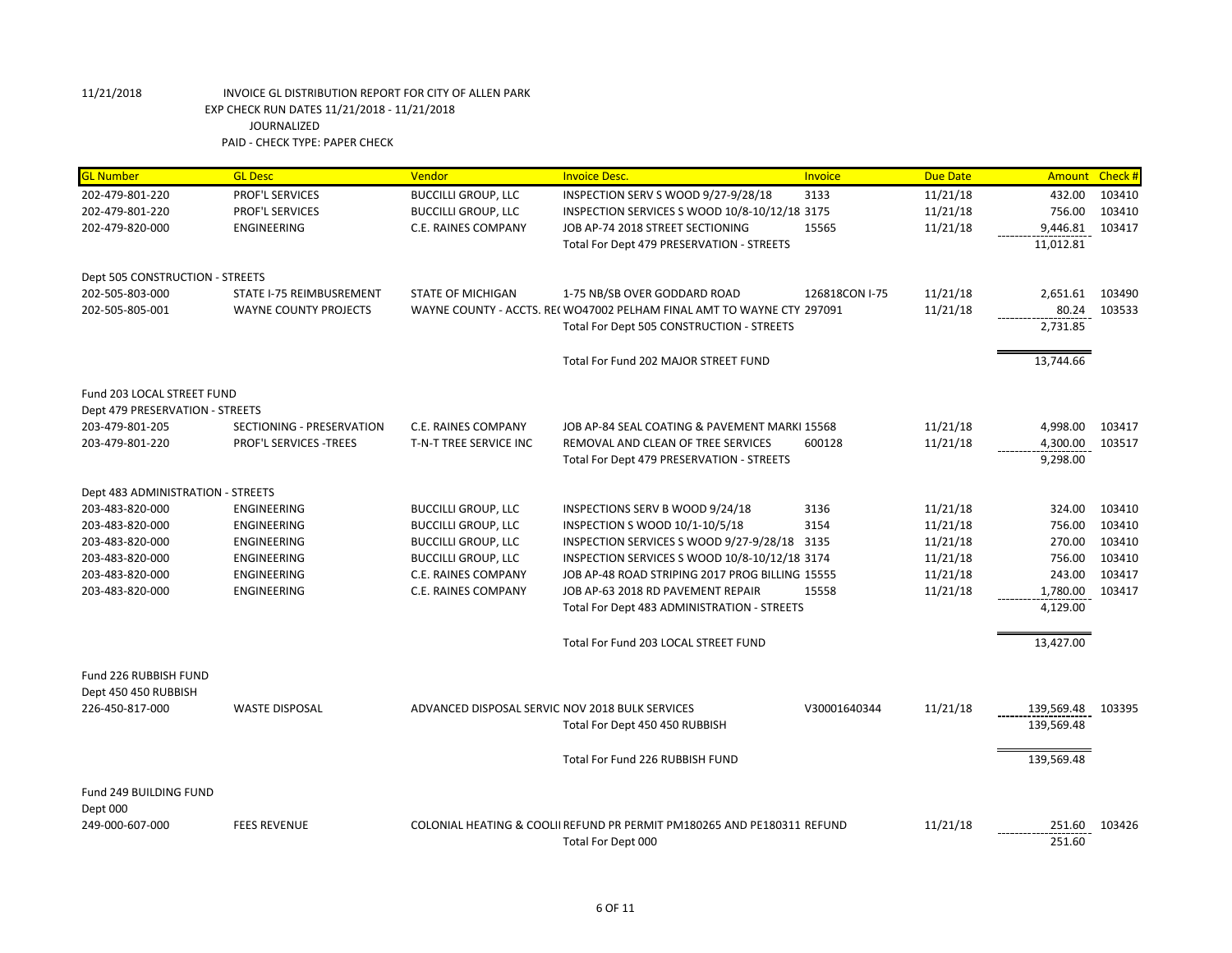| <b>GL Number</b>                 | <b>GL Desc</b>                                 | Vendor                                          | <b>Invoice Desc.</b>                                                                 | Invoice         | <b>Due Date</b> | Amount Check # |        |
|----------------------------------|------------------------------------------------|-------------------------------------------------|--------------------------------------------------------------------------------------|-----------------|-----------------|----------------|--------|
| Dept 371 371 BUILDING DEPARTMENT |                                                |                                                 |                                                                                      |                 |                 |                |        |
| 249-371-722-100                  |                                                |                                                 | RETIREMENT CONTRIBUTION - DB PNC INSTITUTIONAL INV.-BAF NOV 2018 MONTHLY PENSION PMT | <b>NOV 2018</b> | 11/21/18        | 5,208.00       | 103505 |
| 249-371-821-000                  | MECHANICAL INSPECTIONS                         | CARNILL, STEVE                                  | OCT 2018 MECHANICAL INSPECTIONS                                                      | <b>OCT 2018</b> | 11/21/18        | 3,007.20       | 103414 |
| 249-371-822-000                  | PLUMBING INSPECTIONS                           | HALASH, JEROME                                  | OCT 2018 PLUMBING INSPECTIONS                                                        | <b>OCT 2018</b> | 11/21/18        | 1,287.30       | 103467 |
| 249-371-853-000                  | <b>TELEPHONE</b>                               | <b>VERIZON WIRELESS</b>                         | PHONE SERVICES CITY HALL 10/2/18-11/1/18                                             | 9817460993      | 11/21/18        | 128.11         | 103527 |
| 249-371-962-000                  | <b>MISCELLANEOUS</b>                           | LOWE'S                                          | OCT 2018 SUPPLIES VARIOUS DEPTS                                                      | <b>OCT 2018</b> | 11/21/18        | 144.32         | 103484 |
| 249-371-963-000                  | PROFESSIONAL SVCS                              | CARLISLE/WORTMAN ASSOC OCT 2018 SERVICES ZBA    |                                                                                      | 2150482         | 11/21/18        | 4,000.00       | 103415 |
| 249-371-963-000                  | PROFESSIONAL SVCS                              | CARLISLE/WORTMAN ASSOC TEI GSA SITE PLAN REVIEW |                                                                                      | 2150483         | 11/21/18        | 742.50         | 103415 |
|                                  |                                                |                                                 | Total For Dept 371 371 BUILDING DEPARTMENT                                           |                 |                 | 14,517.43      |        |
|                                  |                                                |                                                 | Total For Fund 249 BUILDING FUND                                                     |                 |                 | 14,769.03      |        |
| Fund 250 DDA OPERATING           |                                                |                                                 |                                                                                      |                 |                 |                |        |
| Dept 000                         |                                                |                                                 |                                                                                      |                 |                 |                |        |
| 250-000-801-001                  | <b>LAWN SERVICES</b>                           | SEASONAL PROPERTY MANA(MOWING 9/18-10/18        |                                                                                      | 920             | 11/21/18        | 825.00         | 103510 |
| 250-000-826-000                  | <b>LEGAL SERVICES</b>                          | MILLER & MILLER, P.C.                           | LEGAL SERVICES SEPT & OCT 2018                                                       | A-10312018      | 11/21/18        | 2,500.00       | 103491 |
| 250-000-931-000                  | <b>BUILDING MAINTENANCE</b>                    | <b>HADDIX ELECTRIC</b>                          | <b>GRI REPAIR TO DDA OFFICE</b>                                                      | 9311            | 11/21/18        | 589.50         | 103466 |
| 250-000-931-000                  | <b>BUILDING MAINTENANCE</b>                    | THE VERDIN COMPANY                              | <b>2019 MAINTENANCE SERVICE</b>                                                      | 0184569         | 11/21/18        | 630.00         | 103519 |
| 250-000-931-000                  | <b>BUILDING MAINTENANCE</b>                    | WISNIEWSKI, ANTONIA                             | DDA OFFICE CLEANING 11/3 & 11/15/18                                                  | 463790          | 11/21/18        | 60.00          | 103537 |
| 250-000-960-000                  | MARKETING/PROMOTIONS                           |                                                 | NORMAN CATERING AND EVE BANQUET CATERING EVENT AP FAREWELL                           | 11142018        | 11/21/18        | 212.00         | 103497 |
| 250-000-962-000                  | <b>MISCELLANEOUS</b>                           |                                                 | DOWNRIVER PEST CONTROL DOWN RIVER PEST CONTROL SERVICES                              | 10302018        | 11/21/18        | 130.00         | 103443 |
| 250-000-962-000                  | MISCELLANEOUS                                  | KIBBY, JENNIFER                                 | REIMBURSEMENT FOR COBALT COMM RESEAR 1049                                            |                 | 11/21/18        | 850.00         | 103478 |
| 250-000-975-000                  | <b>DESIGN COMMITTEE</b>                        | <b>MURAD VINCENT</b>                            | FACADE DESIGN ASSISTANCE KOALATY                                                     | VM18101         | 11/21/18        | 250.00         | 103494 |
|                                  |                                                |                                                 | Total For Dept 000                                                                   |                 |                 | 6,046.50       |        |
|                                  |                                                |                                                 | Total For Fund 250 DDA OPERATING                                                     |                 |                 | 6,046.50       |        |
| Fund 266 DRUG FORFEITURE - STATE |                                                |                                                 |                                                                                      |                 |                 |                |        |
| Dept 000                         |                                                |                                                 |                                                                                      |                 |                 |                |        |
| 266-000-939-000                  | <b>VEHICLE MAINTENANCE</b>                     |                                                 | BAKER'S GAS & WELDING SUI OCT 2018 CYLINDER RENTAL                                   | 09193106        | 11/21/18        | 25.43          | 103405 |
| 266-000-939-000                  | <b>VEHICLE MAINTENANCE</b>                     | <b>GLENDALE AUTO VALUE</b>                      | PTS RET FROM INV 154434                                                              | CM359-154687    | 11/21/18        | (210.69)       | 103457 |
| 266-000-939-000                  | <b>VEHICLE MAINTENANCE</b>                     | <b>GLENDALE AUTO VALUE</b>                      | <b>PARTS</b>                                                                         | 359-155358      | 11/21/18        | 59.88          | 103457 |
| 266-000-939-000                  | <b>VEHICLE MAINTENANCE</b>                     | <b>GLENDALE AUTO VALUE</b>                      | <b>PARTS</b>                                                                         | 359-155518      | 11/21/18        | 69.97          | 103457 |
| 266-000-939-000                  | <b>VEHICLE MAINTENANCE</b>                     | INTERSTATE BATTERY OF SE N PARTS                |                                                                                      | 60003246        | 11/21/18        | 289.90         | 103473 |
| 266-000-939-000                  | <b>VEHICLE MAINTENANCE</b>                     | <b>VILLAGE FORD</b>                             | <b>PARTS</b>                                                                         | 346363          | 11/21/18        | 300.62         | 103530 |
| 266-000-939-000                  | <b>VEHICLE MAINTENANCE</b>                     | <b>VILLAGE FORD</b>                             | <b>PARTS</b>                                                                         | 346740          | 11/21/18        | 279.73         | 103530 |
| 266-000-939-000                  | <b>VEHICLE MAINTENANCE</b>                     | <b>VILLAGE FORD</b>                             | <b>PARTS</b>                                                                         | 346534          | 11/21/18        | 271.49         | 103530 |
| 266-000-984-000                  | COMPUTER EQUIPMENT/SOFTWA CERTIFIED ALARM INC  |                                                 | <b>CCTV PARTS &amp; INSTALLATION POLICE DEPT</b>                                     | 75769           | 11/21/18        | 1,125.00       | 103419 |
| 266-000-984-000                  | COMPUTER EQUIPMENT/SOFTWA THOMSON REUTERS-WEST |                                                 | CHARGES 10/1/18-10/31/18                                                             | 839166732       | 11/21/18        | 178.50         | 103522 |
|                                  |                                                |                                                 | Total For Dept 000                                                                   |                 |                 | 2,389.83       |        |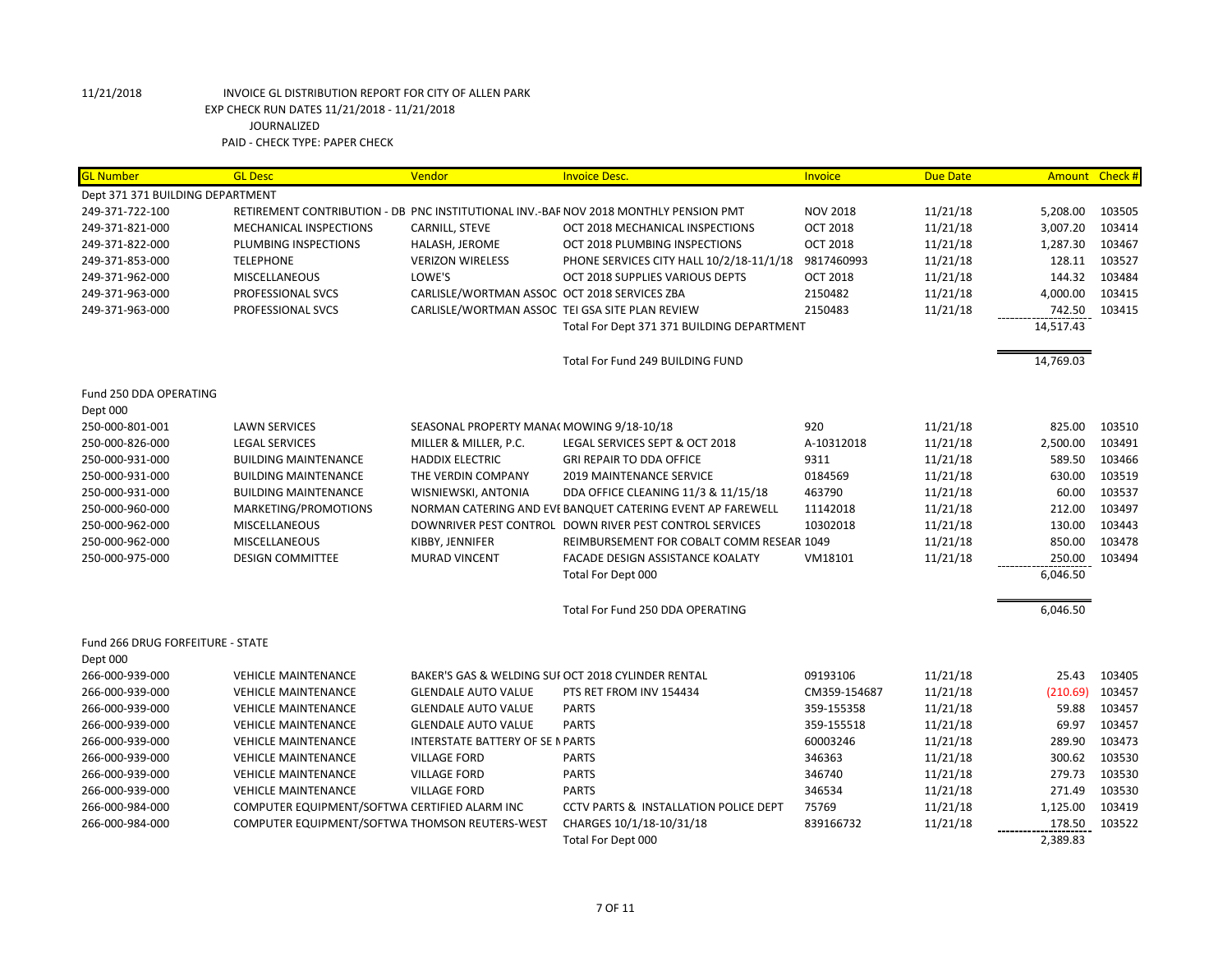| <b>GL Number</b>       | <b>GL Desc</b>              | Vendor                                           | <b>Invoice Desc.</b>                                                       | Invoice         | <b>Due Date</b> |           | Amount Check # |
|------------------------|-----------------------------|--------------------------------------------------|----------------------------------------------------------------------------|-----------------|-----------------|-----------|----------------|
|                        |                             |                                                  | Total For Fund 266 DRUG FORFEITURE - STATE                                 |                 |                 | 2,389.83  |                |
| Fund 271 LIBRARY       |                             |                                                  |                                                                            |                 |                 |           |                |
| Dept 000               |                             |                                                  |                                                                            |                 |                 |           |                |
| 271-000-757-000        | <b>OPERATING SUPPLIES</b>   | DEMCO, INC.                                      | <b>MATERIALS FOR LIBRARY</b>                                               | 6487423         | 11/21/18        | 367.45    | 103434         |
| 271-000-827-000        | <b>LIBRARY SERVICES</b>     | THE LIBRARY NETWORK                              | <b>MATERIALS FOR LIBRARY</b>                                               | 63326           | 11/21/18        | 67.03     | 103518         |
| 271-000-827-000        | <b>LIBRARY SERVICES</b>     | UNIQUE MANAGEMENT SERV OCT 2018 PLACEMENTS       |                                                                            | 476102          | 11/21/18        | 134.25    | 103526         |
| 271-000-828-000        | <b>MATERIALS</b>            | <b>STEINWAY INC</b>                              | <b>CDS FOR LIBRARY</b>                                                     | 38068           | 11/21/18        | 72.95     | 103400         |
| 271-000-828-000        | <b>MATERIALS</b>            | <b>STEINWAY INC</b>                              | <b>CD FOR LIBRARY</b>                                                      | 38082           | 11/21/18        | 65.96     | 103400         |
| 271-000-828-000        | <b>MATERIALS</b>            | <b>BAKER &amp; TAYLOR</b>                        | <b>MATERIALS FOR LIBRARY</b>                                               | 2034099970      | 11/21/18        | 51.54     | 103404         |
| 271-000-828-000        | <b>MATERIALS</b>            | <b>BAKER &amp; TAYLOR</b>                        | <b>MATERIALS FOR LIBRARY</b>                                               | 2034073748      | 11/21/18        | 35.48     | 103404         |
| 271-000-828-000        | <b>MATERIALS</b>            | MICHIGAN EDUCATION DIRE(2019 EDITION FOR LIBRARY |                                                                            | 1925            | 11/21/18        | 29.75     | 103486         |
| 271-000-828-000        | <b>MATERIALS</b>            | THE LIBRARY NETWORK                              | ANNUAL WT COX RENEWAL 2018-2019                                            | 63302           | 11/21/18        | 1,751.67  | 103518         |
| 271-000-828-000        | <b>MATERIALS</b>            | WORLD BOOK, INC.                                 | <b>LIBRARY SUPPLIES</b>                                                    | 0001584928      | 11/21/18        | 354.00    | 103538         |
| 271-000-920-000        | <b>UTILITIES</b>            | CONSTELLATION                                    | OCT 2018 GAS SERVICES BG-218250                                            | 2455112         | 11/21/18        | 98.51     | 103427         |
| 271-000-920-000        | <b>UTILITIES</b>            | <b>DTE ENERGY</b>                                | ELECTRIC SERVICES 10/3/18-11/5/18                                          | 11212018        | 11/21/18        | 1,286.58  | 103444         |
| 271-000-931-000        | <b>BUILDING MAINTENANCE</b> |                                                  | COVERALL NORTH AMERICA COMMERCIAL CLEANING SERVICES 11/1/18-11 1340256338  |                 | 11/21/18        | 835.00    | 103431         |
| 271-000-931-000        | <b>BUILDING MAINTENANCE</b> |                                                  | STEVE'S MECHANICAL SERVIC SERVICE CALL TO START HEAT AT LIBRARY            | 0122            | 11/21/18        | 1,873.70  | 103516         |
|                        |                             |                                                  | Total For Dept 000                                                         |                 |                 | 7,023.87  |                |
|                        |                             |                                                  | Total For Fund 271 LIBRARY                                                 |                 |                 | 7,023.87  |                |
| Fund 592 WATER & SEWER |                             |                                                  |                                                                            |                 |                 |           |                |
| Dept 600 WATER         |                             |                                                  |                                                                            |                 |                 |           |                |
| 592-600-745-400        | <b>METER MAINTENANCE</b>    | ETNA SUPPLY COMPANY                              | <b>PARTS</b>                                                               | S102839634.001  | 11/21/18        | 2,080.00  | 103452         |
| 592-600-745-400        | <b>METER MAINTENANCE</b>    | <b>FEDEX</b>                                     | SERVICES TO SHIP WATER SAMPLES FOR TESTII 636945101                        |                 | 11/21/18        | 292.19    | 103453         |
| 592-600-745-400        | <b>METER MAINTENANCE</b>    | LOWE'S                                           | OCT 2018 SUPPLIES VARIOUS DEPTS                                            | <b>OCT 2018</b> | 11/21/18        | 54.00     | 103484         |
| 592-600-748-000        | HYDRANT MAINTENANCE         | D & L GARDEN CENTER, INC. TOP SOIL               |                                                                            | 95922           | 11/21/18        | 28.00     | 103432         |
| 592-600-873-000        | <b>MAIN MAINTENANCE</b>     |                                                  | GREAT LAKES ACE HARDWAR OCT 2018 SUPPLY ORDERS VARIOUS DEPT                | <b>OCT 2018</b> | 11/21/18        | 101.39    | 103392         |
| 592-600-873-000        | <b>MAIN MAINTENANCE</b>     | <b>CO-PIPE PRODUCTS INC</b>                      | <b>PARTS</b>                                                               | 52975           | 11/21/18        | 450.80    | 103429         |
| 592-600-873-000        | <b>MAIN MAINTENANCE</b>     | <b>CORE &amp; MAIN LP</b>                        | <b>SUPPLIES</b>                                                            | J709970         | 11/21/18        | 73.92     | 103430         |
| 592-600-873-000        | <b>MAIN MAINTENANCE</b>     | CORE & MAIN LP                                   | <b>PARTS</b>                                                               | J660975         | 11/21/18        | 140.00    | 103430         |
| 592-600-873-000        | <b>MAIN MAINTENANCE</b>     | ETNA SUPPLY COMPANY                              | <b>PARTS</b>                                                               | S102839634.001  | 11/21/18        | 315.36    | 103452         |
| 592-600-873-000        | <b>MAIN MAINTENANCE</b>     |                                                  | JOHN D. OSBORNE TRUCKING CLASS 2 SAND AND 21A LIMESTON DELIVERY            | 090487          | 11/21/18        | 1,181.79  | 103476         |
| 592-600-873-000        | <b>MAIN MAINTENANCE</b>     |                                                  | MICHIGAN DEPT OF ENVIRON COMMUNITY PUBLIC WATER SUPPLY ANNUAL 761-10378109 |                 | 11/21/18        | 10,871.64 | 103488         |
| 592-600-873-000        | <b>MAIN MAINTENANCE</b>     | <b>SLC METER LLC</b>                             | REPAIR CLAUMPS FOR WATERMAINS                                              | 252864          | 11/21/18        | 1,335.54  | 103513         |
| 592-600-873-000        | <b>MAIN MAINTENANCE</b>     | TRAFFIC SAFETY WAREHOUSE SUPPLIES                |                                                                            | 57170A          | 11/21/18        | 1,560.00  | 103523         |
|                        |                             |                                                  | Total For Dept 600 WATER                                                   |                 |                 | 18,484.63 |                |
| Dept 601 601 SEWER     |                             |                                                  |                                                                            |                 |                 |           |                |
| 592-601-745-300        | STORM/CB MAINTENANCE        | <b>CO-PIPE PRODUCTS INC</b>                      | <b>PARTS</b>                                                               | 52524           | 11/21/18        |           | 72.16 103429   |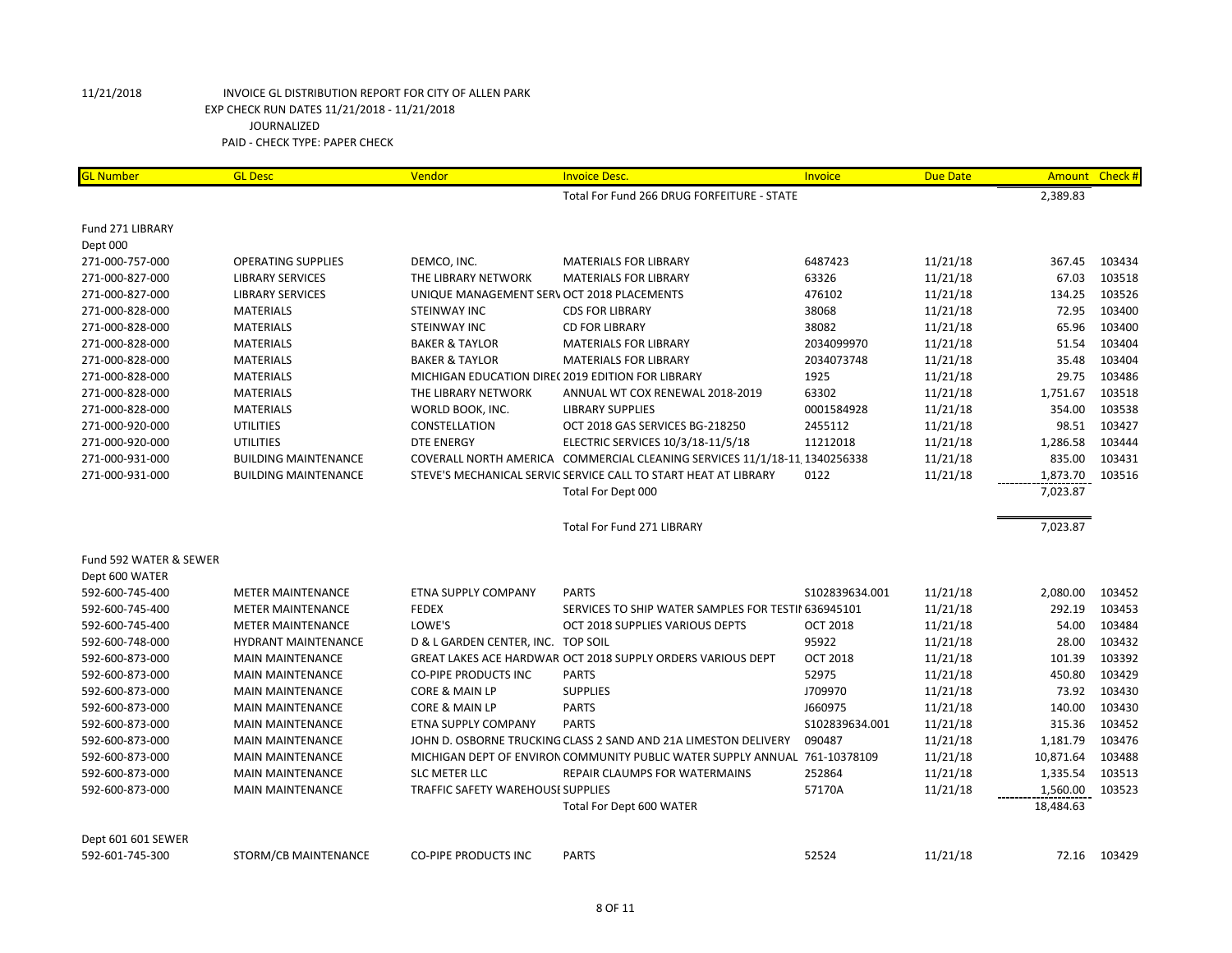| <b>GL Number</b>             | <b>GL Desc</b>               | Vendor                                        | <b>Invoice Desc.</b>                                                                 | Invoice          | <b>Due Date</b> | <b>Amount</b> | Check # |
|------------------------------|------------------------------|-----------------------------------------------|--------------------------------------------------------------------------------------|------------------|-----------------|---------------|---------|
| 592-601-745-300              | STORM/CB MAINTENANCE         | EJ USA, INC                                   | <b>PARTS</b>                                                                         | 110180094296     | 11/21/18        | 408.87        | 103449  |
| 592-601-908-000              | <b>IWC CHARGES- DETROIT</b>  | GREAT LAKES WATER AUTHO SEPT 2018 IWC CHARGES |                                                                                      | SEPTIWC          | 11/21/18        | 648.82        | 103439  |
| 592-601-920-000              | <b>UTILITIES</b>             | <b>DTE ENERGY</b>                             | ELECTRIC SERVICES 10/3/18-11/5/18                                                    | 11212018         | 11/21/18        | 2,995.87      | 103444  |
| 592-601-923-000              | PROFESSIONAL SERVICES        | <b>RITTER GIS INC</b>                         | CMMS SUPPORT SERVICES AUG THRU SEPT 2012018-0090                                     |                  | 11/21/18        | 4,840.00      | 103508  |
| 592-601-927-050              | SEWAGE DISPOSAL-GLWA         |                                               | GREAT LAKES WATER AUTHO OCT 2018 SEWAGE CHARGES                                      | <b>OCTSEWAGE</b> | 11/21/18        | 70,600.00     | 103438  |
| 592-601-927-100              | DETROIT POLLUTANTS           |                                               | <b>GREAT LAKES WATER AUTHO SEPT 2018 POLLUTANT SERVICES</b>                          | SEPTPOLLUTANT    | 11/21/18        | 1,628.21      | 103437  |
| 592-601-930-000              | <b>SEWER MAINTENANCE</b>     |                                               | JACK DOHENY COMPANIES REPAIRED CITY SEWER LINE CAMERA                                | W93457           | 11/21/18        | 1,138.50      | 103442  |
| 592-601-939-100              | <b>VEHICLE MAINTENANCE</b>   |                                               | BAKER'S GAS & WELDING SUI OCT 2018 CYLINDER RENTAL                                   | 09193106         | 11/21/18        | 25.43         | 103405  |
| 592-601-939-100              | <b>VEHICLE MAINTENANCE</b>   | <b>INTERSTATE BATTERY OF SE N PARTS</b>       |                                                                                      | 60003246         | 11/21/18        | 289.90        | 103473  |
|                              |                              |                                               | Total For Dept 601 601 SEWER                                                         |                  |                 | 82,647.76     |         |
| Dept 603 603 BASIN           |                              |                                               |                                                                                      |                  |                 |               |         |
| 592-603-757-000              | <b>OPERATING SUPPLIES</b>    | LOWE'S                                        | OCT 2018 SUPPLIES VARIOUS DEPTS                                                      | <b>OCT 2018</b>  | 11/21/18        | 32.23         | 103484  |
| 592-603-853-000              | <b>TELEPHONE</b>             | <b>VERIZON WIRELESS</b>                       | PHONE SERVICES CITY HALL 10/2/18-11/1/18                                             | 9817460993       | 11/21/18        | 461.34        | 103527  |
| 592-603-853-000              | <b>TELEPHONE</b>             | <b>VERIZON WIRELESS</b>                       | PUMP STN SERVICES 10/11/18-11/10/18                                                  | 9818085729       | 11/21/18        | 241.18        | 103529  |
| 592-603-920-000              | <b>UTILITIES</b>             | CONSTELLATION                                 | OCT 2018 GAS SERVICES BG-218251                                                      | 2459296          | 11/21/18        | 0.00          | 103427  |
| 592-603-920-000              | <b>UTILITIES</b>             | CONSTELLATION                                 | OCT 2018 GAS SERVICES BG-218252                                                      | 2459299          | 11/21/18        | 268.53        | 103427  |
| 592-603-920-000              | <b>UTILITIES</b>             | <b>DTE ENERGY</b>                             | ELECTRIC SERVICES 10/3/18-11/5/18                                                    | 11212018         | 11/21/18        | 4,413.95      | 103444  |
| 592-603-931-000              | <b>BUILDING MAINTENANCE</b>  | LOWE'S                                        | OCT 2018 SUPPLIES VARIOUS DEPTS                                                      | <b>OCT 2018</b>  | 11/21/18        | 379.05        | 103484  |
| 592-603-931-000              | <b>BUILDING MAINTENANCE</b>  |                                               | STEVE'S MECHANICAL SERVIC SERVICE CALL CHECK BOILER AT RETENTION BA 0114             |                  | 11/21/18        | 320.00        | 103516  |
| 592-603-934-000              | <b>EQUIPMENT MAINTENANCE</b> | <b>GRAINGER</b>                               | <b>PARTS</b>                                                                         | 9943052416       | 11/21/18        | 64.60         | 103462  |
| 592-603-939-000              | <b>VEHICLE MAINTENANCE</b>   | LOWE'S                                        | OCT 2018 SUPPLIES VARIOUS DEPTS                                                      | <b>OCT 2018</b>  | 11/21/18        | 34.53         | 103484  |
| 592-603-939-000              | <b>VEHICLE MAINTENANCE</b>   | THE SAFETY COMPANY LLC                        | <b>SUPPLIES</b>                                                                      | IN184933         | 11/21/18        | 472.30        | 103492  |
|                              |                              |                                               | Total For Dept 603 603 BASIN                                                         |                  |                 | 6,687.71      |         |
| Dept 604 ADMINISTRATION/DEBT |                              |                                               |                                                                                      |                  |                 |               |         |
| 592-604-722-100              |                              |                                               | RETIREMENT CONTRIBUTION - DB PNC INSTITUTIONAL INV.-BAF NOV 2018 MONTHLY PENSION PMT | <b>NOV 2018</b>  | 11/21/18        | 6,379.00      | 103505  |
| 592-604-820-000              | <b>ENGINEERING</b>           | <b>BUCCILLI GROUP, LLC</b>                    | INSPECTION SERVICES S WOOD 9/24-9/28/18 3134                                         |                  | 11/21/18        | 1,728.00      | 103410  |
| 592-604-820-000              | ENGINEERING                  | <b>BUCCILLI GROUP, LLC</b>                    | INSPECTION SERVICES S WOOD 10/8-10/12/18 3176                                        |                  | 11/21/18        | 486.00        | 103410  |
| 592-604-820-000              | ENGINEERING                  | <b>BUCCILLI GROUP, LLC</b>                    | INSPECTION SERVICES S WOOD 10/1-10/4/18 3153                                         |                  | 11/21/18        | 864.00        | 103410  |
| 592-604-820-000              | ENGINEERING                  | C.E. RAINES COMPANY                           | JOB AP-99 RETENTRION BASIN CLEANING AND 15570                                        |                  | 11/21/18        | 250.00        | 103417  |
| 592-604-820-000              | ENGINEERING                  | C.E. RAINES COMPANY                           | JOB AP-73 2018 UTILITY & PAVEMENT REPLACE 15564                                      |                  | 11/21/18        | 2,905.00      | 103417  |
| 592-604-820-000              | ENGINEERING                  | C.E. RAINES COMPANY                           | JOB AP-67 WATER ASSET MANAGEMENT PLAN 15562                                          |                  | 11/21/18        | 830.50        | 103417  |
| 592-604-820-000              | ENGINEERING                  | C.E. RAINES COMPANY                           | JOB AP-64 QUANDT ST LIFT STN REPLACEMENT 15560                                       |                  | 11/21/18        | 366.00        | 103417  |
| 592-604-820-000              | ENGINEERING                  | C.E. RAINES COMPANY                           | JOB AP-56 GLWA WASTEWATER MASTER PLAN 15556                                          |                  | 11/21/18        | 696.00        | 103417  |
| 592-604-820-000              | <b>ENGINEERING</b>           | C.E. RAINES COMPANY                           | JOB AP-81 SANITARY SEWER DIST 2&3 EVALUA 15566                                       |                  | 11/21/18        | 200.00        | 103417  |
| 592-604-820-000              | ENGINEERING                  | C.E. RAINES COMPANY                           | JOB AP-91 SURVEYING LAURENCE ST PUMP REI 15569                                       |                  | 11/21/18        | 650.00        | 103417  |
| 592-604-820-000              | ENGINEERING                  | C.E. RAINES COMPANY                           | JOB AP-83 DIST 1 PPC FOR STORAGE TUNNEL PI 15567                                     |                  | 11/21/18        | 3,425.00      | 103417  |
| 592-604-820-000              | <b>ENGINEERING</b>           | <b>C.E. RAINES COMPANY</b>                    | JOB AP-53 2017 WATERMAIN REPLACEMENT JC 15557                                        |                  | 11/21/18        | 18,691.00     | 103417  |
| 592-604-820-000              | <b>ENGINEERING</b>           | C.E. RAINES COMPANY                           | JOB AP-63W 2018 WATER MAIN REPAIRS                                                   | 15559            | 11/21/18        | 200.00        | 103417  |
|                              |                              |                                               | Total For Dept 604 ADMINISTRATION/DEBT                                               |                  |                 | 37,670.50     |         |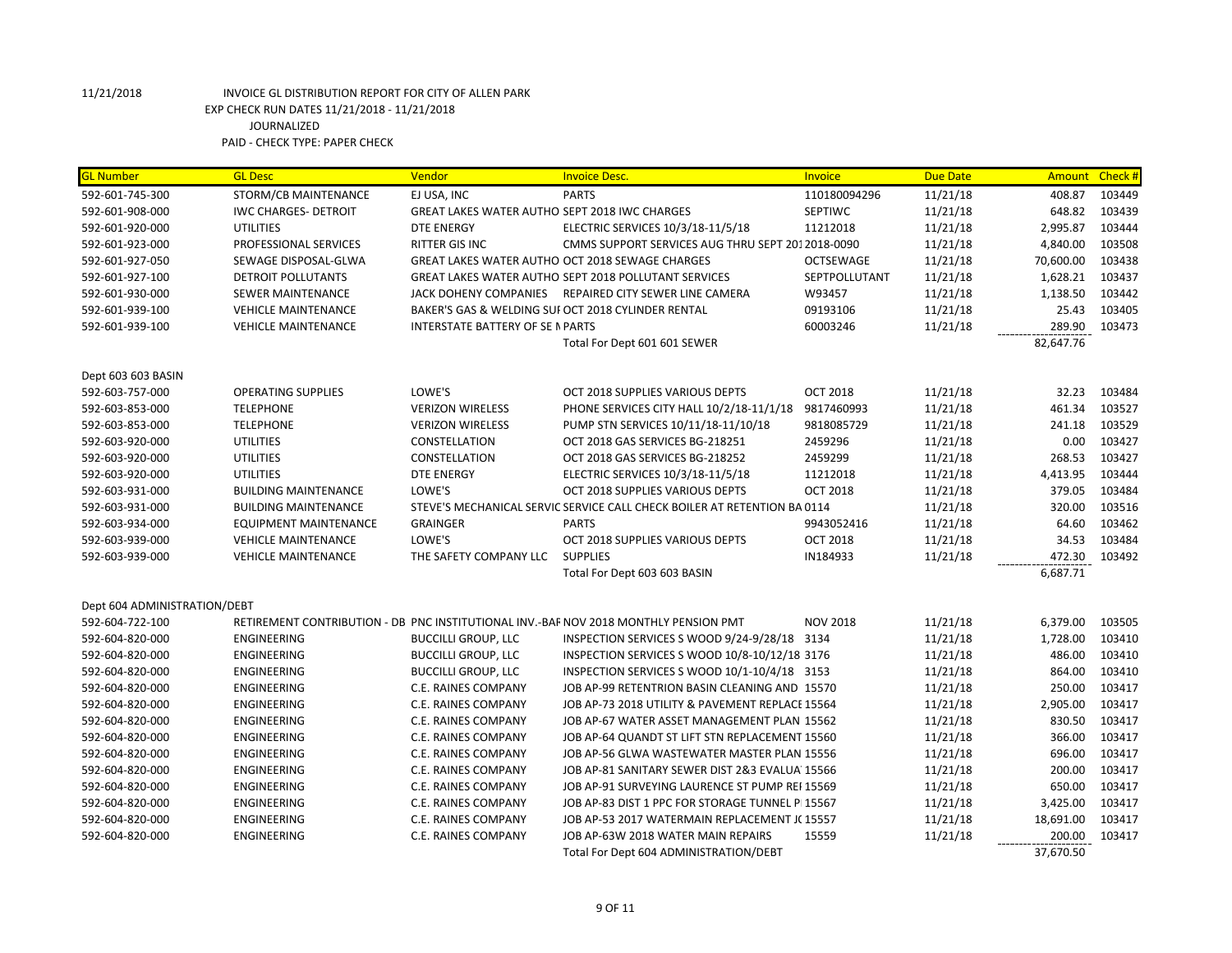| <b>GL Number</b>                    | <b>GL Desc</b>                 | Vendor                                         | <b>Invoice Desc.</b>                                          | Invoice         | <b>Due Date</b> |            | Amount Check # |
|-------------------------------------|--------------------------------|------------------------------------------------|---------------------------------------------------------------|-----------------|-----------------|------------|----------------|
|                                     |                                |                                                | Total For Fund 592 WATER & SEWER                              |                 |                 | 145,490.60 |                |
|                                     |                                |                                                |                                                               |                 |                 |            |                |
| Fund 701 TRUST AND AGENCY           |                                |                                                |                                                               |                 |                 |            |                |
| Dept 000                            |                                |                                                |                                                               |                 |                 |            |                |
| 701-000-242-000                     | <b>CITY FESTIVITIES ESCROW</b> | ALLEN PARK MIDDLE SCHOOL 2018 CHRISTMAS PARADE |                                                               | CHRISTMAS 2018  | 11/21/18        | 200.00     | 103397         |
| 701-000-242-000                     | <b>CITY FESTIVITIES ESCROW</b> | EDSEL FORD HIGH SCHOOL M 2018 CHRISTMAS PARADE |                                                               | CHRISTMAS 2018  | 11/21/18        | 200.00     | 103401         |
| 701-000-242-000                     | <b>CITY FESTIVITIES ESCROW</b> |                                                | BROWNSTOWN RECREATION AP 2018 STREET FAIR SMALL STAGE RENTAL  | 2018 ST FAIR    | 11/21/18        | 550.00     | 103409         |
| 701-000-242-000                     | CITY FESTIVITIES ESCROW        | DEARBORN HIGH SCHOOL PIC 2018 CHRISTMAS PARADE |                                                               | CHRISTMAS 2018  | 11/21/18        | 200.00     | 103433         |
| 701-000-242-000                     | <b>CITY FESTIVITIES ESCROW</b> | HARPER WOODS HIGH MARC 2018 CHRISTMAS PARADE   |                                                               | CHRISTMAS 2018  | 11/21/18        | 200.00     | 103468         |
| 701-000-242-000                     | CITY FESTIVITIES ESCROW        | LINCOLN PARK MARCHING B/ 2018 CHRISTMAS PARADE |                                                               | CHRISTMAS 2018  | 11/21/18        | 200.00     | 103483         |
| 701-000-242-000                     | <b>CITY FESTIVITIES ESCROW</b> | RIVIERA, CINDY                                 | REIMBURSEMENT SUPPLIES FOR LIGHT UP PAR REIMBURSEMENT         |                 | 11/21/18        | 203.77     | 103509         |
| 701-000-242-000                     | <b>CITY FESTIVITIES ESCROW</b> | WEST MIDDLE SCHOOL MARC 2018 CHRISTMAS PARADE  |                                                               | CHRISTMAS 2018  | 11/21/18        | 200.00     | 103534         |
| 701-000-244-200                     | <b>CERT DONATIONS</b>          |                                                | GREAT LAKES ACE HARDWAR OCT 2018 SUPPLY ORDERS VARIOUS DEPT   | <b>OCT 2018</b> | 11/21/18        | 0.00       | 103392         |
| 701-000-245-000                     | PARKS & RECREATION ESCROW      | <b>DETROIT PISTONS</b>                         | YOUTH BASKETBALL 2018/2019                                    | <b>DEPOSIT</b>  | 11/21/18        | 750.00     | 103436         |
|                                     |                                |                                                | Total For Dept 000                                            |                 |                 | 2,703.77   |                |
|                                     |                                |                                                | Total For Fund 701 TRUST AND AGENCY                           |                 |                 | 2,703.77   |                |
| Fund 703 SCHOOL AND COUNTY TAX FUND |                                |                                                |                                                               |                 |                 |            |                |
| Dept 000                            |                                |                                                |                                                               |                 |                 |            |                |
| 703-000-275-000                     | REFUNDABLE TAXES               |                                                | MARSHALL MUSIC COMPANY 2018 Sum Tax Refund 30 012 99 0001 002 | 30012990001002  | 11/21/18        | 6.11       | 1554           |
|                                     |                                |                                                | Total For Dept 000                                            |                 |                 | 6.11       |                |
|                                     |                                |                                                |                                                               |                 |                 |            |                |
|                                     |                                |                                                | Total For Fund 703 SCHOOL AND COUNTY TAX FUND                 |                 |                 | 6.11       |                |
|                                     |                                |                                                |                                                               |                 |                 |            |                |
|                                     |                                | Fund Totals:                                   |                                                               |                 |                 |            |                |
|                                     |                                |                                                | Fund 101 GENERAL FUND                                         |                 |                 | 561,626.57 |                |
|                                     |                                |                                                | Fund 202 MAJOR STREET FUND                                    |                 |                 | 13,744.66  |                |
|                                     |                                |                                                | Fund 203 LOCAL STREET FUND                                    |                 |                 | 13,427.00  |                |
|                                     |                                |                                                | Fund 226 RUBBISH FUND                                         |                 |                 | 139,569.48 |                |
|                                     |                                |                                                | Fund 249 BUILDING FUND                                        |                 |                 | 14,769.03  |                |
|                                     |                                |                                                | Fund 250 DDA OPERATING                                        |                 |                 | 6,046.50   |                |
|                                     |                                |                                                | Fund 266 DRUG FORFEITURE - STATE                              |                 |                 | 2,389.83   |                |
|                                     |                                |                                                | Fund 271 LIBRARY                                              |                 |                 | 7,023.87   |                |
|                                     |                                |                                                | Fund 592 WATER & SEWER                                        |                 |                 | 145,490.60 |                |
|                                     |                                |                                                | Fund 701 TRUST AND AGENCY                                     |                 |                 | 2,703.77   |                |
|                                     |                                |                                                | Fund 703 SCHOOL AND COUNTY TAX FUND                           |                 |                 | 6.11       |                |